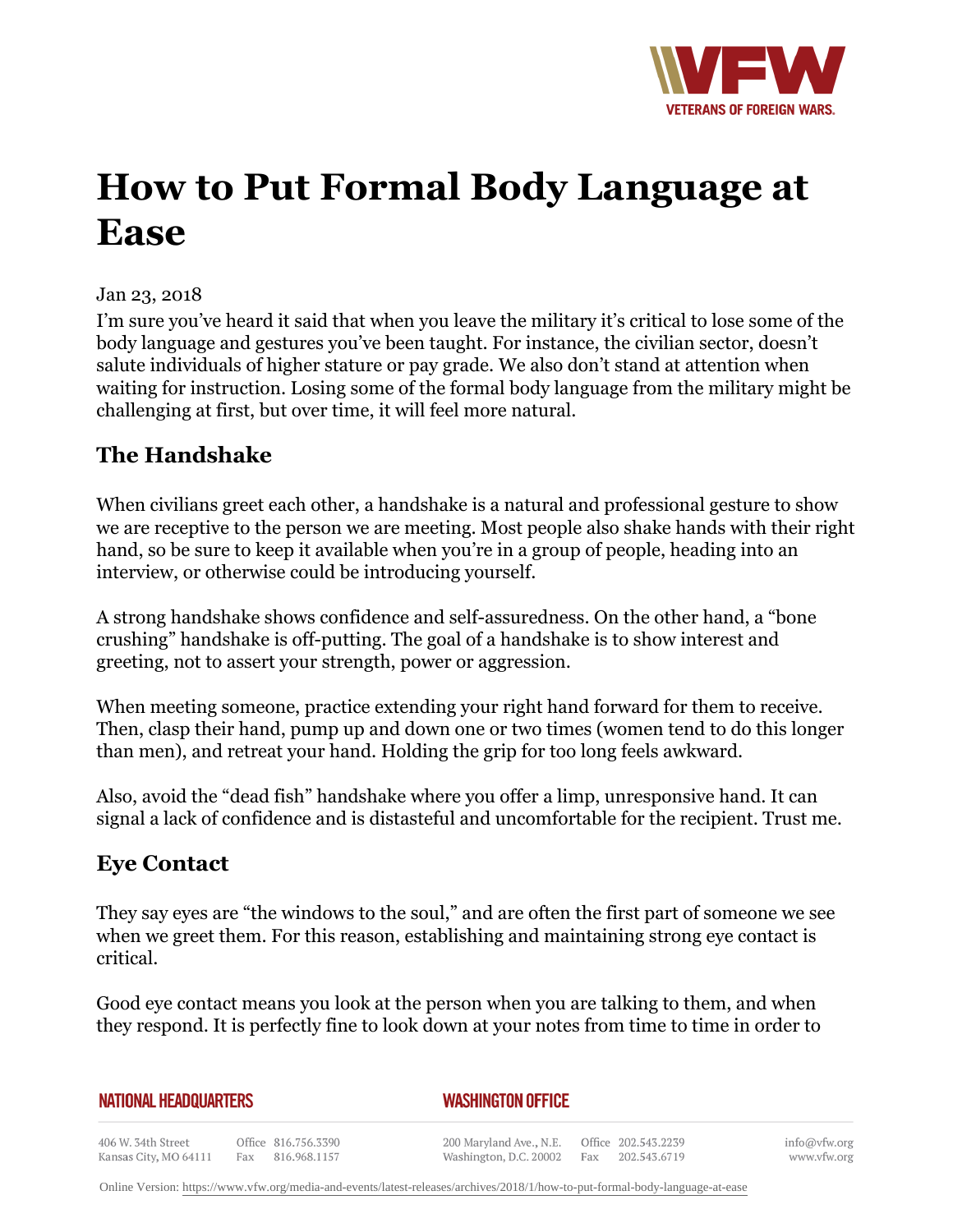break eye contact if you feel you might be staring.

Bad eye contact is not looking directly at the person you are speaking to. Some people will do this if the conversation is heated, serious or sensitive. For instance, if you are in a job interview and are being asked tough questions, you might be tempted to look down or off to the side for a long time. The challenge is that if you avoid eye contact it can quickly send the message that you are unsure, defensive or insecure. This is particularly important to avoid in a job interview or at work.

## **Sitting and Standing**

Have you ever been told you stand "at attention" when talking to co-workers? In the military, how you sit and stand is directly correlated to the rank of the person or people you are with, or the setting of the meeting. In the civilian sector, the protocols around sitting and standing are less formal.

When sitting, you should be comfortable and relaxed, but still professional. Feet should be on the floor (never showing the underside of your shoes,) or legs crossed (women). Men typically widen the space between their knees when sitting; women should never do this. A good rule of thumb is to watch how the other person is sitting. In a job interview, for instance, if the hiring manager is leaning forward a bit, feel free to do the same. If the interviewer is leaning back, then a relaxed posture is perfectly appropriate.

Standing is also important. When standing at a networking event, job fair, or in line for coffee, civilians tend to hold themselves out to be approachable with their posture. Shoulders are relaxed, eyes confidently make contact, and hands should be accessible to shake with another person, or exchange business cards.

Body language is more than the salute, handshake, or posture when standing. How you communicate non-verbally through your tone, message, and physical presence lets others know if you are approachable, interesting or standoffish.

*Developed through the VFW's collaboration with Lida Citroën of the international brand strategy firm LIDA360, this article is part of the VFW's expanding education and transitioning services, resources and webinars designed to provide service members and veterans transitioning to the civilian workforce with an opportunity to learn about personal branding and strategies for navigating the job search process. To learn more about Lida's commitment to the veteran community, [check out her recent TEDX talk.](https:http://www.youtube.com/watch?v=9BloWnsJCRw)* 

*Join us for our free webinar with Lida on Feb. 6, 2018, at 2 p.m. CST. [Register today.](https:http://docs.google.com/forms/d/e/1FAIpQLSeK3g_gtJ-XYCuVMBTdBUtHiazUUyD6kBJq25p3pc5WkjETVg/viewform)*